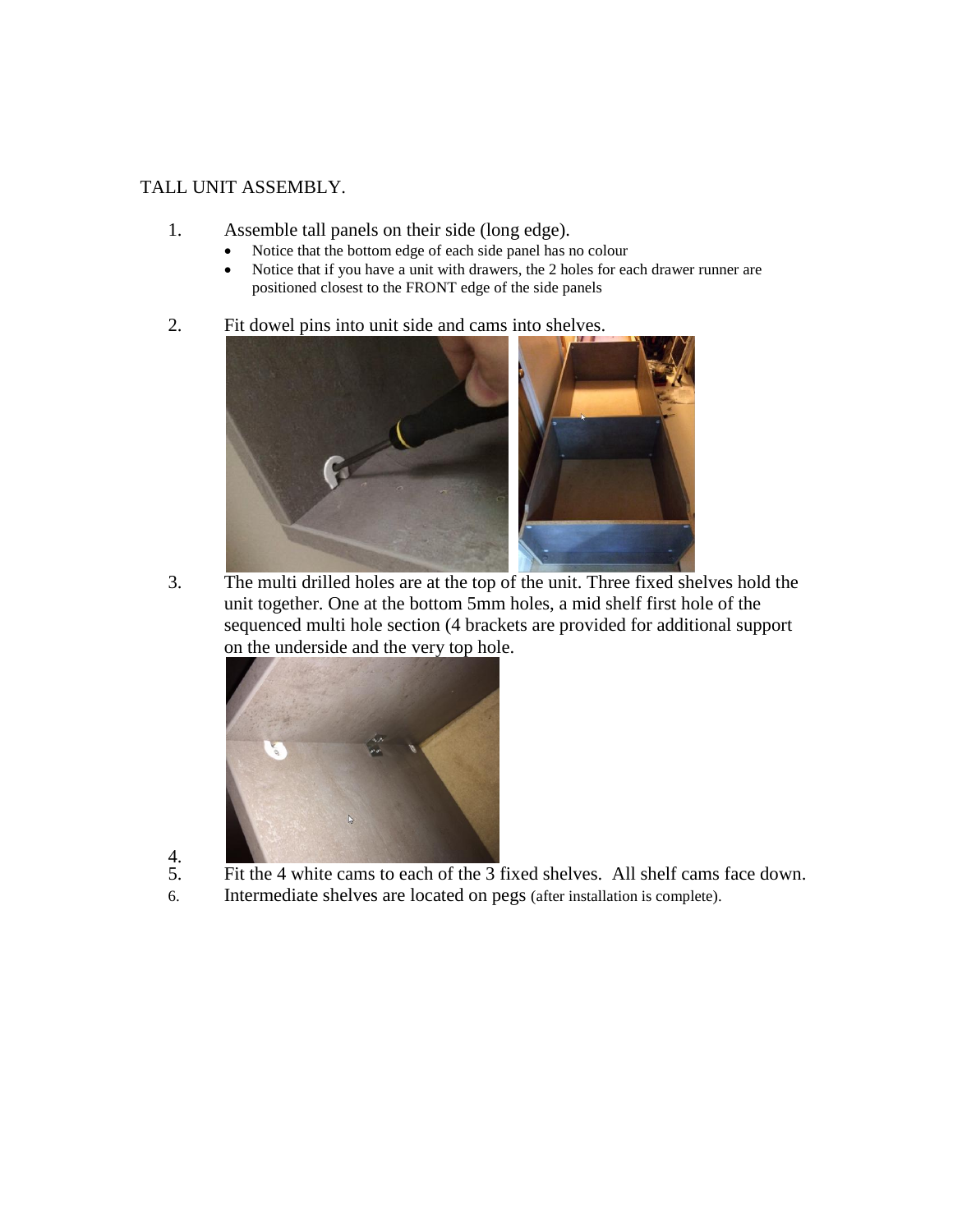

7. The plinth is fitted using two furniture plate brackets. Set the plinth a few mm back from the front of the unit, and fix from the rear.



- 8. Carefully stand unit upright (suggest two people), place in position and fix to wall using L brackets or aluminium channel if supplied.
- 9. Fix drawer runners in 3mm holes provided. They are handed right and left. There are multiple holes on the runners. Use the top row, second hole for front and top row, last hole on rear.



10. Assemble drawers (a pva adhesive is recommended).

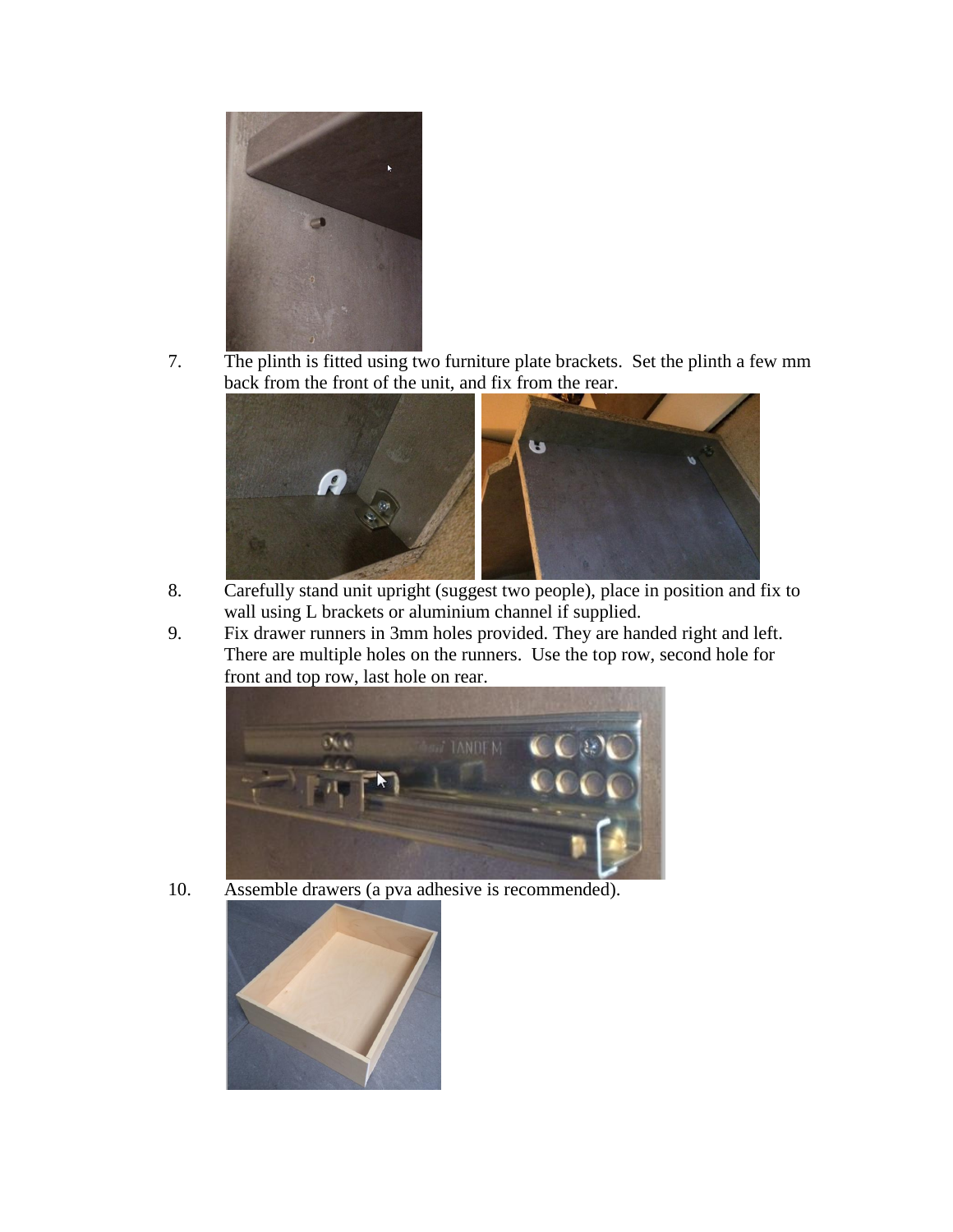11. Fit the drawer box onto the runner. The unit should be level for the soft close to work effectively. Pull the drawer runners out both sides and sit the drawer box on them locating the tabs at the back of the runners into the holes at the back of the box.



12. When the box is sitting nice and square push the rod at the front of the runner into the pre drilled hole in the bottom of the box (on both sides).



- 13. Drill drawer fronts to attach suitable handle (drill from front using 6mm bit). Countersink from rear before fitting handle
- 14. Drawer boxes have to be drilled to attach the front. To assist positioning in the fittings pack should be two arrow headed bolts.